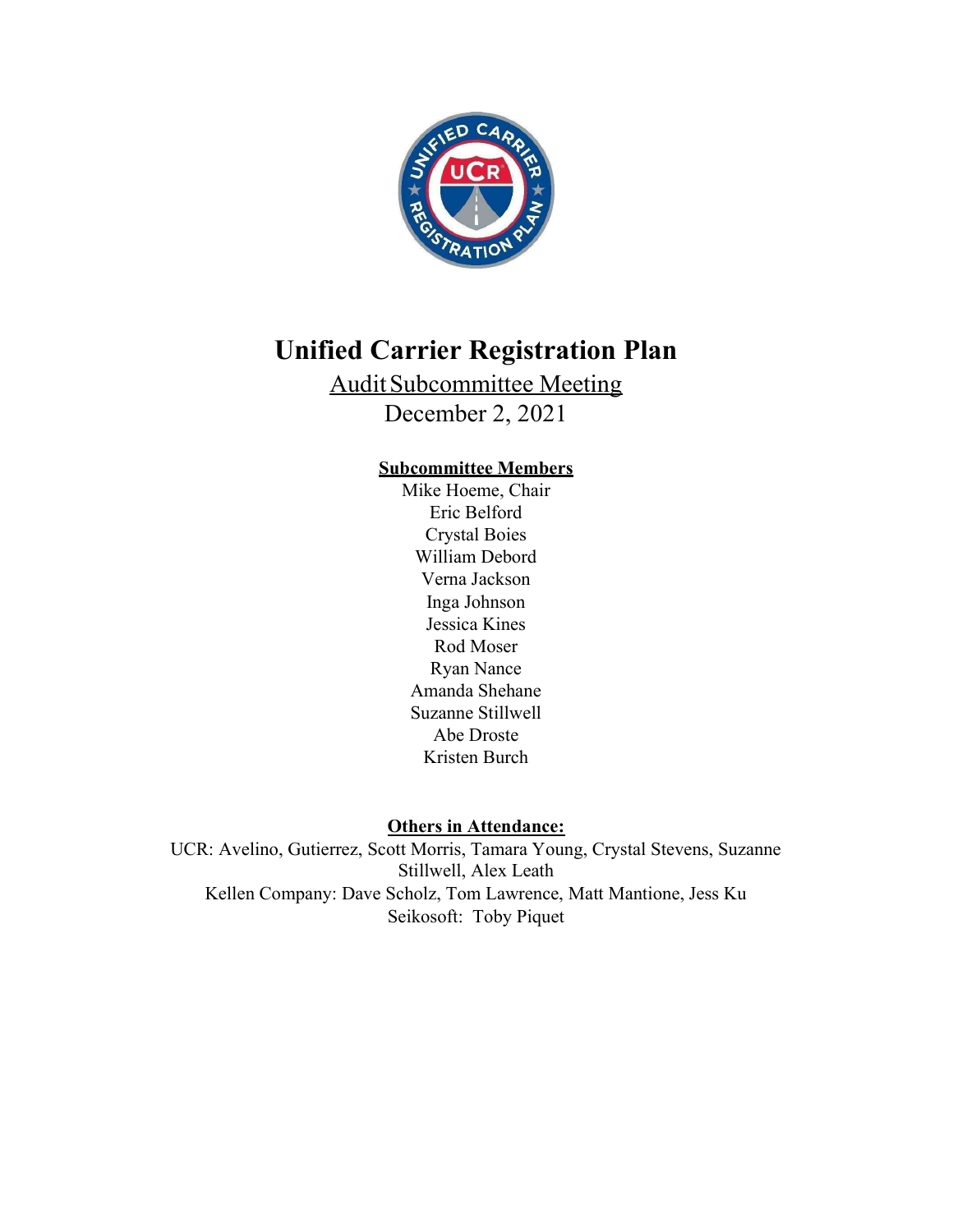# UNIFIED CARRIER REGISTRATION PLAN AUDIT SUBCOMMITTEE MEETING

# MEETING MINUTES

I. Call to Order – Subcommittee Chair

The Subcommittee Chair welcomed attendees, called the meeting to order at 12:00 pm ET, called role for the Subcommittee, confirmed a quorum was present, and facilitated self-introductions.

- II. Verification of Publication of Meeting Notice UCR Executive Director The UCR Executive Director verified the publication of the meeting notice on the UCR website and distribution to the UCR contact list via email on November 24, 2021, followed by the subsequent publication of the notice in the Federal Register on November 26, 2021, in volume 86, number 225, starting on page 67584.
- III. Review and Approval of Subcommittee Agenda and Setting of Ground Rules Audit Subcommittee Chair

The Agenda was reviewed, and the Subcommittee took action to adopt.

A MOTION was MADE and SECONDED to approve the agenda for the December 2, 2021 Audit Subcommittee Meeting. The MOTION CARRIED.

IV. Review and Approval of Subcommittee Minutes from the October 21, 2021 Meeting – Audit Subcommittee Chair

Draft minutes from the October 21, 2021 Subcommittee meeting via teleconference were reviewed. The Subcommittee took action to approve.

A MOTION was MADE and SECONDED to approve the minutes from the October 21 Audit Subcommittee Meeting. The MOTION CARRIED.

#### V. Review Proposals Received for External Audit of the UCR Depository – UCR Executive Director and UCR Depository Manager

The UCR Executive Director and the UCR Depository Manager discussed the proposals received from the respondents to the request-for-proposal (RFP) that was distributed to four selected firms in November. The purpose of the RFP was to begin a process to identify and engage a new independent auditing firm to conduct an assurance engagement of the UCR Depository's financial statements for the year ending December 31, 2021. The proposals received were tabulated, ranked, and then presented to the Subcommittee. The Subcommittee made a recommendation to the Board to engage a new auditing firm for the financial statements ending December 31, 2021.

A MOTION was MADE and SECONDED to recommend to the UCR Board that it authorize Warren Averett as the independent auditor of the UCR Depository financial statements for the year ending December 31, 2021. The MOTION CARRIED.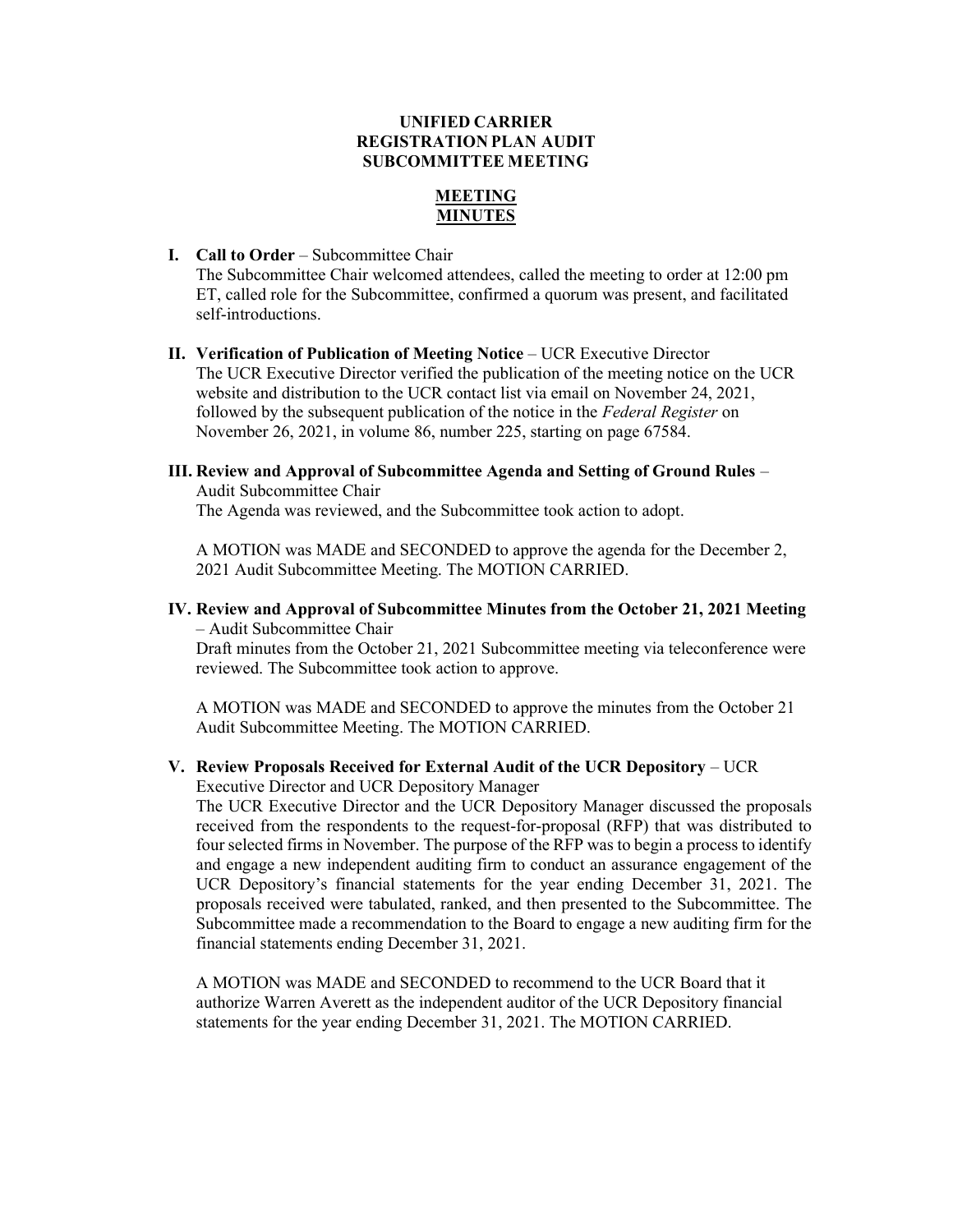- VI. Discussion of the UCR Internal Controls Procedures Report Prepared by the Independent Audit Firm – UCR Executive Director and UCR Depository Manager The UCR Executive Director and the UCR Depository Manager led a discussion of the report on the Internal Controls Review that was performed by Williams, Benator & Libby (WBL). The response to the report from Kellen was also reviewed and discussed.
- VII. Motor Carriers Selecting Option B for UCR Renewals UCR Audit Subcommittee Chair, UCR Executive Director and DSL Transportation Services, Inc. (DSL) The Subcommittee Chair, UCR Executive Director, and DSL discussed issues related to motor carriers who select Option B to renew UCR registration. The discussion included consideration of the "pros" and "cons" regarding the potential requirement on motor carriers to upload a list of intrastate exempt vehicles to the National Registration System when registering in the portal.
- VIII. Review 49 CFR § 392.2 Violations –Audit Subcommittee Chair and DSL

The Audit Subcommittee Chair and DSL reviewed the 49 CFR § 392.2 violations in the State of Kansas (Kansas) for the month of October 2021. The discussion highlighted the financial value to Kansas by vetting these companies for UCR compliance, commercial registration, IFTA, intrastate, and interstate operating authority. 49 CFR § 392.2 requires commercial motor vehicles to operate in accordance with the laws, ordinances, and regulations of the jurisdiction in which they are operating within.

IX. Vetting the Shadow MCMIS Report – Audit Subcommittee Chair, Verna Jackson, and DSL

The Audit Subcommittee Chair, Verna Jackson, and DSL updated the Subcommittee on the value achieved by vetting the Shadow MCMIS report in Kansas. The discussion highlighted the financial value to Kansas by vetting these companies for UCR compliance, commercial registration, IFTA, intrastate, and interstate operating authority.

X. Review States' Audit Compliance Rates, Registration Renewal Percentages and Focused Anomaly Reviews (FARs) for Registration Years 2020, 2021, and 2022 – Audit Subcommittee Chair

The Audit Subcommittee Chair reviewed audit compliance rates for the states for registration years 2020, 2021, and 2022 and included compliance percentages for FARs, retreat audits, and registration compliance percentages.

XI. Support States to Improve Registration Compliance – Audit Subcommittee Chair and DSL

The Audit Subcommittee Chair and DSL led a discussion regarding methods to help participating states improve registration compliance percentages. Discussed methods included educating various constituents such as state registration offices, state motor carrier association offices, state highway patrols, etc.. New entrant audits were also discussed.

XII. Seeking Vice-Chair for the UCR Audit Subcommittee – Audit Subcommittee Chair The Audit Subcommittee Chair led a discussion regarding interest in the vacant Subcommittee Vice-Chair position.